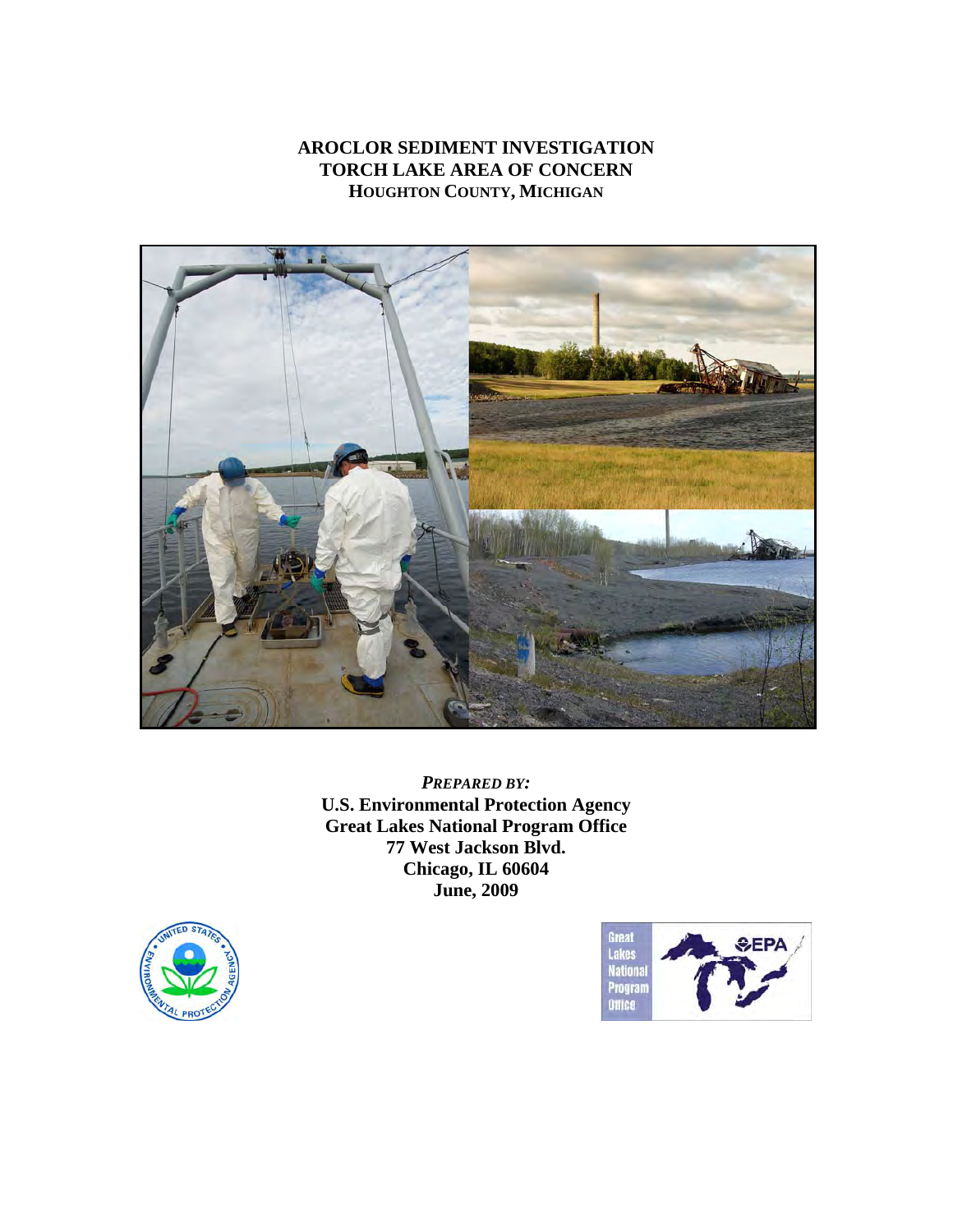#### **1. PROJECT DESCRIPTION**

The following sections summarize the project location, site history and project objectives.

#### **1.1 PROJECT LOCATION**

The Torch Lake Area of Concern (AOC) is located in Houghton County, Michigan and shown in Figure 1. The historic sediments of concern encompass three main areas along the northwest side, two areas of historical drum disposal and one area in the vicinity of the Lake Linden Bay where recent high concentration of metals and polychlorinated biphenyl's (PCB) have been detected (MDEQ 2008a and b). These high concentrations prompted an emergency response action resulting in removal of sediments and soils from the north end of the Lake (USEPA 2007).

### **1.2 SITE DESCRIPTION**

Torch Lake, Houghton County, is currently listed as a Great Lakes AOC in part, because of elevated levels of polychlorinated biphenyls (PCBs) in fish. A fish consumption advisory due to elevated levels of PCBs was first issued for Torch Lake fish by the Michigan Department of Community Health (MDCH) in 1998, and the most recent advisory recommends restricting consumption of northern pike, smallmouth bass, and walleye from the lake.

It was postulated that the elevated concentrations in fish caught in Torch Lake may actually represent exposure to PCBs in Lake Superior since there are no barriers to fish movement between the two water bodies. In November of 2005, the MDEQ used semipermeable membrane devices (SPMDs) to evaluate PCB concentrations in Torch Lake. The results of the SPMD study indicate the presence of a source of PCBs within the northern basin of Torch Lake along the western shoreline (MDEQ 2006).

Walleye were collected from Huron Bay, Lake Superior, in April 2006 and from Torch Lake and Portage Lake in April 2007. The fish tissue results indicate that total PCB and lipid-normalized total PCB concentrations in Torch Lake walleye collected in 2007 were equivalent to the concentrations in walleye collected in 2000. In addition, total PCB and lipid-normalized total PCB concentrations in walleye collected from Torch Lake were higher than concentrations in walleye collected from Huron Bay, and the data suggest that walleye from the two areas represent distinct groups. Total PCB concentrations in Portage Lake walleye appear similar to the concentrations in walleye collected from Huron Bay, but the comparisons are weak due to a small Portage Lake sample. The MDCH fish consumption advisories for Torch Lake and Portage Lake walleye are unlikely to be relaxed based on the total PCB concentrations measured in the 2007 samples (MDEQ 2008).

In 2007 GLNPO and MDEQ sampled sediments from 36 locations in the Lake and PCBs were detected in 16 of the 71 discrete samples, with quantified concentrations ranging from 130 micrograms/kilogram ( $\mu$ g/kg) to 8,900  $\mu$ g/kg. PCBs were also detected at 11 of the 36 surficial (upper  $2 - 3$  inches of sediment) sampling locations. Surficial sediments in the Hubbell area in Torch Lake appear to have low levels (1,000 µg/kg or less) of PCB concentrations. PCB concentrations in the deeper sediments, except at the very northern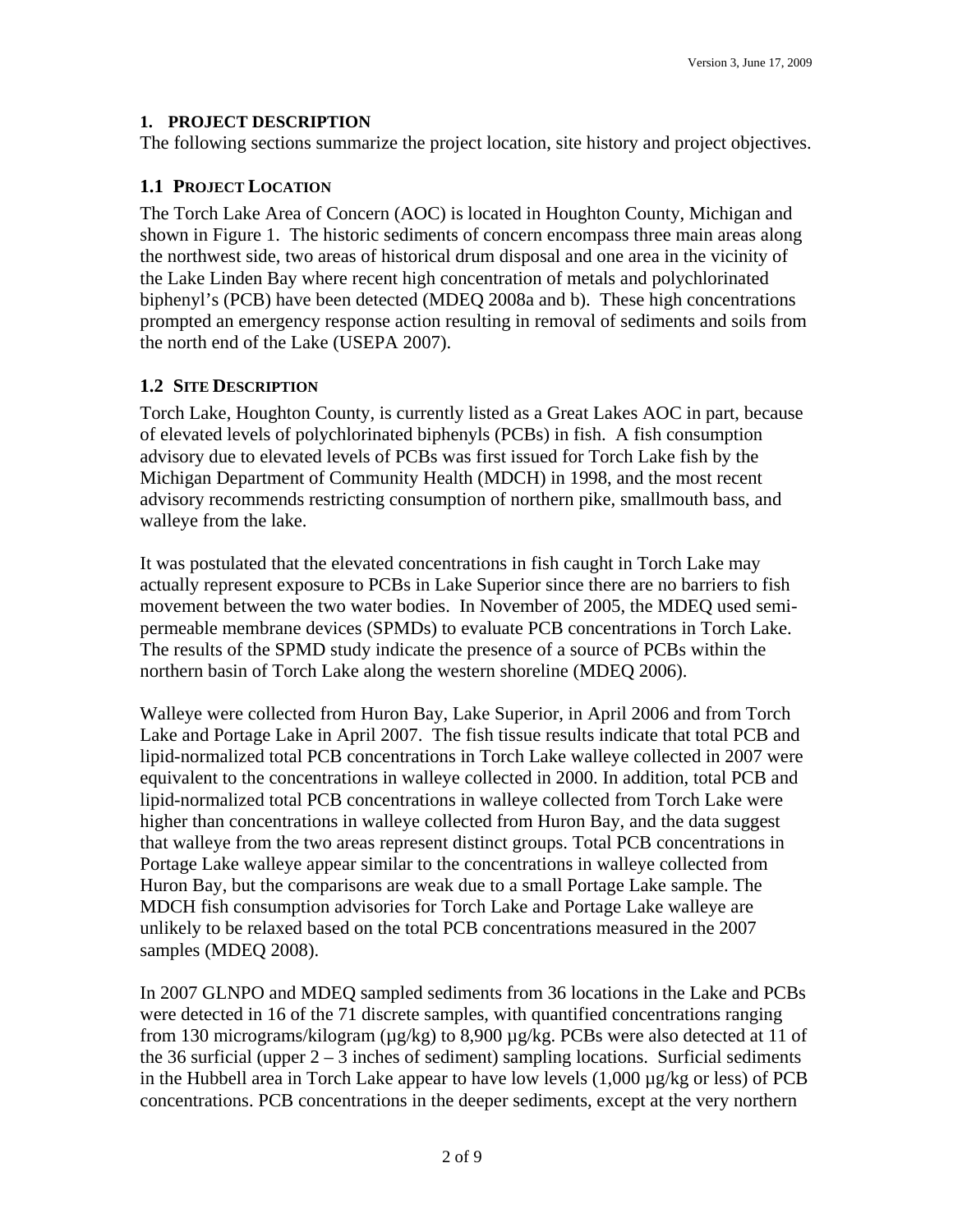end of the sample area, were predominantly below reporting limits. Based on the data collected, the PCB sediment concentrations in the north/northwest basin of Torch Lake are below levels requiring remedial action. However, given that low levels of PCBs are detected in the surficial sediment in the Hubbell sampling area an ongoing upland source of PCBs to Torch Lake can not be ruled out (MDEQ 2008b).

#### **1.3 PROJECT GOALS AND OBJECTIVES**

The objective of this study was to evaluate surficial sediments throughout the Lake to determine if there are areas of higher PCB concentrations that might indicate a terrestrial and/or aquatic source of PCBs to the lake. This report presents the results of the 2008 sediment sampling event and provides some context for those results. In addition, the data evaluation presented here will incorporate the results of the 2007 sampling effort by MDEQ and GLNPO to provide a comprehensive evaluation of the Torch Lake sediment sample results.

### **2.0 SAMPLING PROCEDURES**

Sediment samples were collected at randomly selected locations from the U.S. EPA Great Lakes National Program Office *RV Mudpuppy* using a ponar dredge as described in the Quality Assurance Project Plan (QAPP) (EPA 2008). During the 2007 sampling event, field staff noticed a one to two inch layer of brown organic material at the top of each ponar sample and a field call was made during that sampling event to sample only the thin brown organic material rather than compositing the entire sample. The organic layer was scraped from the top of the sample, place in a separate pan, homogenized, and then placed in the sample jars. The 2008 sampling effort followed this approach and all samples consisted of only the top  $1 - 2$  inch layer of organic matter; which was deposited most recently, perhaps since the cessation of mining activities in the area MDEQ 2008b. All other sampling procedures were consistent with the Torch Lake QAPP (EPA 2008). All sediment samples were transported to the EPA contract laboratory program (CLP) laboratory via overnight express delivery for chemical analysis of the sediments. The analysis consisted solely of PCBs as Aroclors.

## **2.0 RESULTS AND DISSCUSSION**

Eighty surficial sediment samples, along with 9 duplicate samples were collected on August  $26 - 28$ , 2008. The duplicate samples were separate aliquots from the same ponar dredge split into two jars and sent to the laboratory for separate analysis. Analytical results are presented in Table 1.

All sample locations were randomly selected prior to mobilization of the *Mudpuppy* to the Lake using ArcView <sup>TM</sup> and Visual Sampling Plan software. The locations were reviewed and discussed with both MDEQ and the Torch Lake Public Advisory Council (TLPAC). Figure 2 presents the final 2007 and 2008 sampling locations. Figure 3 is a close up of the locations where PCBs were detected along with their associated concentrations.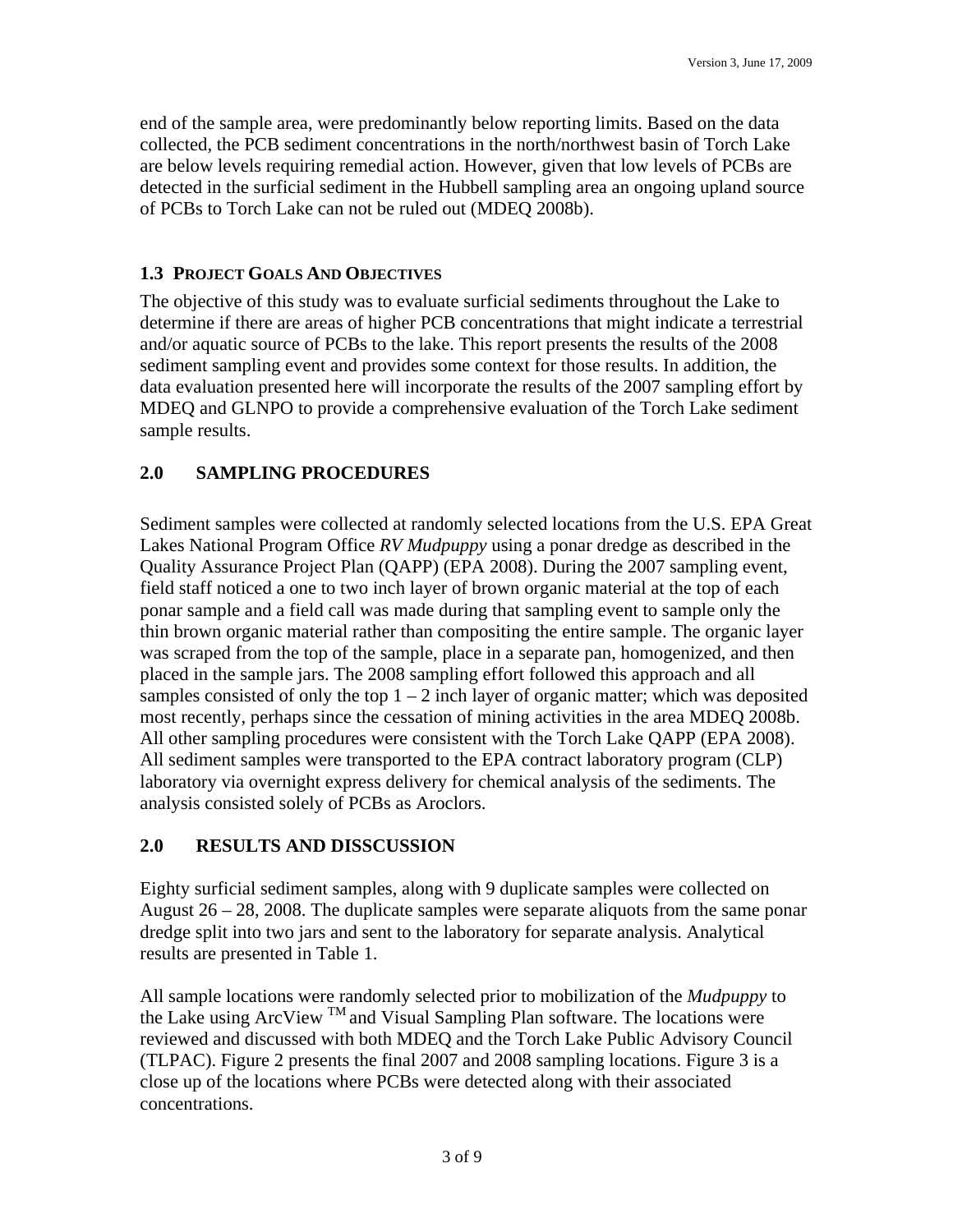Of the eighty nine samples collected and analyzed, only two had detectable concentrations of PCBs, sample TL08-75 (90 micrograms per kilogram [µg/kg] J) and TL08-76 (26 µg/kg J). The J flag, in both cases indicates that the values are estimated because they are below the contract required detection limits, as required by the EPA CLP program.

Both TL08-75 and TL08-76 are in the vicinity of the samples collected in 2007 that had detectable concentrations of PCBs in the top 1-2 inches. The 2007 data from this area ranged from a low of 130  $\mu$ g/kg to 1,100  $\mu$ g/kg (MDEQ 2008a).

The 2007 sampling event did identify subsurface concentrations of PCBs ranging from 180 µg/kg to 8,900 µg/kg in samples ranging from 6 inches to 64 inches below the sediment surface. These samples were collected from just off the shoreline of Lake Linden (MDEQ 2008a). These subsurface samples are unlikely to pose a risk to aquatic species (benthic invertebrates and/or fish) because their depth below the surface precludes exposure.

As for the surficial sediment PCB concentrations detected in 2007 and 2008 in the Hubbell/Tamarack area, these concentrations are generally at or below the ranges of concentrations expected to impact aquatic species. Combining the two data sets results in a detectable range of PCB concentrations from a low of 26  $\mu$ g/kg to a high of 1,100  $\mu$ g/kg. To put a context on these concentrations, without performing a detailed ecological risk assessment, it might be helpful to look at selected clean up levels for PCBs in other large EPA sediment remedial actions. The Fox River Superfund Site, which encompasses 39 miles of the Fox River as well as Green Bay (Wisconsin), selected a clean up target of  $1,000 \mu g/kg$  to achieve a final surface weighted average goal of 250 µg/kg over a 20 – 30 year time period. The Ashtabula River Great Lakes Legacy Act site, Ashtabula, Ohio, selected 5,000  $\mu$ g/kg as a not-to-exceed concentration to end up with a surface weighted average of 250  $\mu$ g/kg over a 10 year period. While the Fox River remedial action is on-going (expected to run through 2017), the EPA portion of the Ashtabula project is almost complete with approximately 500,000 cubic yards of sediment removed from the River for a total cost of \$58 million.

#### **3.0 REFERENCES**

MDEQ, 2006, Staff Report PCB Concentrations in Torch lake Using Semi-Permeable Membrane Devices, Houghton Count, Michigan, October 20 – November 18, 2005.

MDEQ, 2008a, Staff Report a Sediment Chemistry Survey of Torch Lake, Houghton County, Michigan, August 7, 8, and 9, 2007, MI/DEQ/WB-08/011.

MDEQ, 2008b, Monitoring Report Torch Lake Superfund Site, MDEQ-RRD, June 2008.

U.S. EPA, 2007, Letter Report for Lake Linden Emergency Response Site, Lake Linden, Houghton County, Michigan.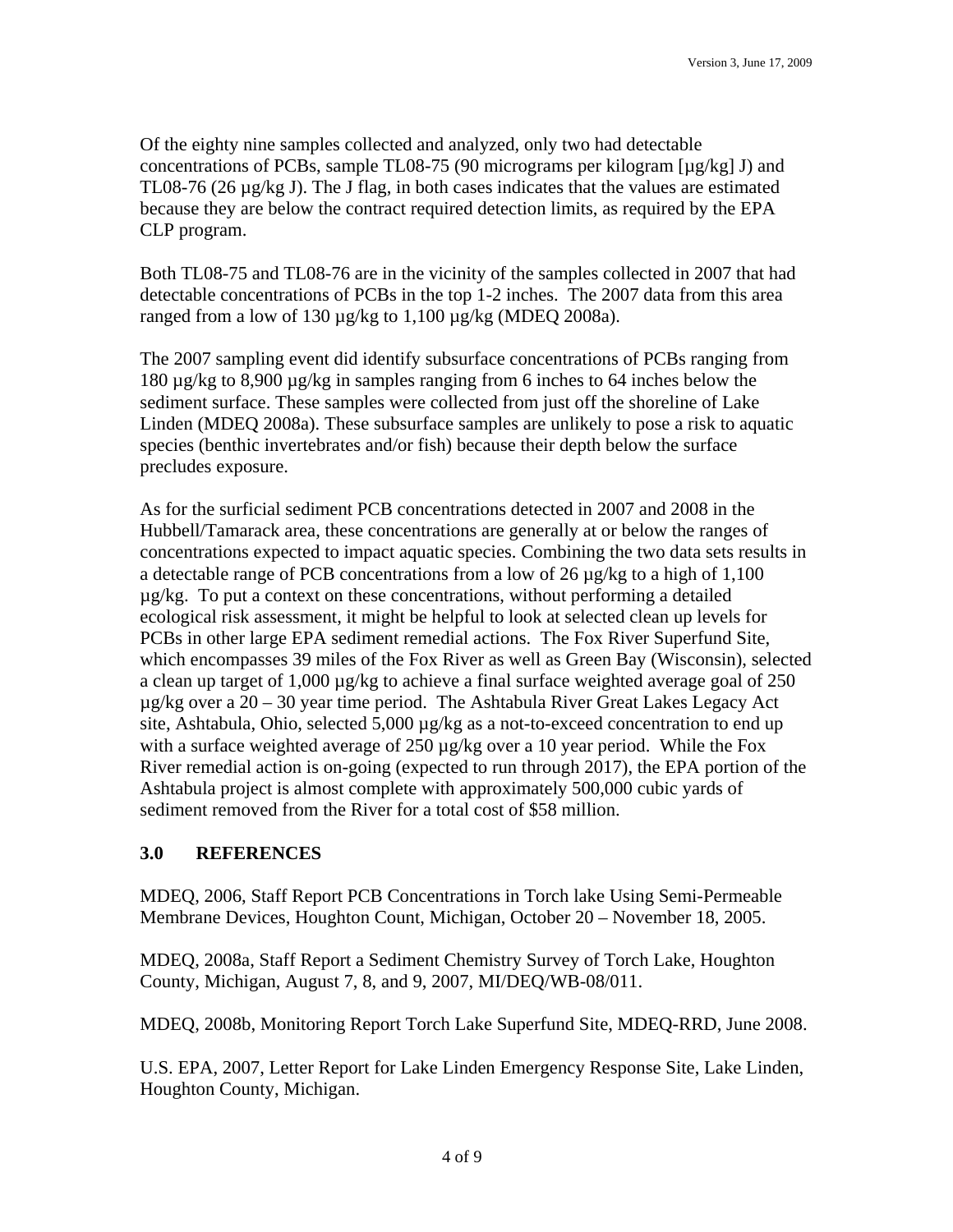U.S. EPA, 2008, Quality Assurance Project Plan for Aroclor Sediment Investigation, Torch Lake, Houghton County, Michigan.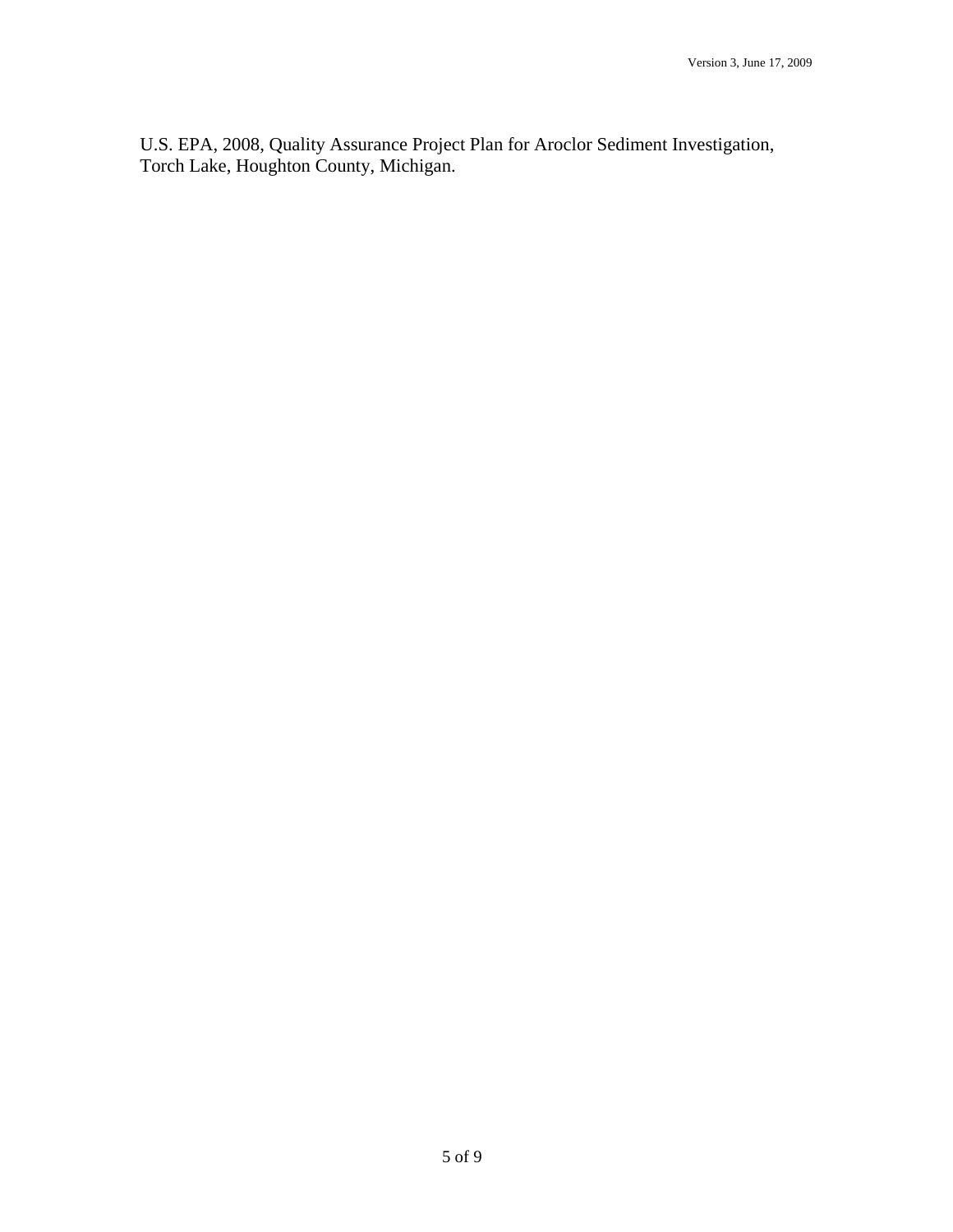

Figure 1: Torch Lake Area of Concern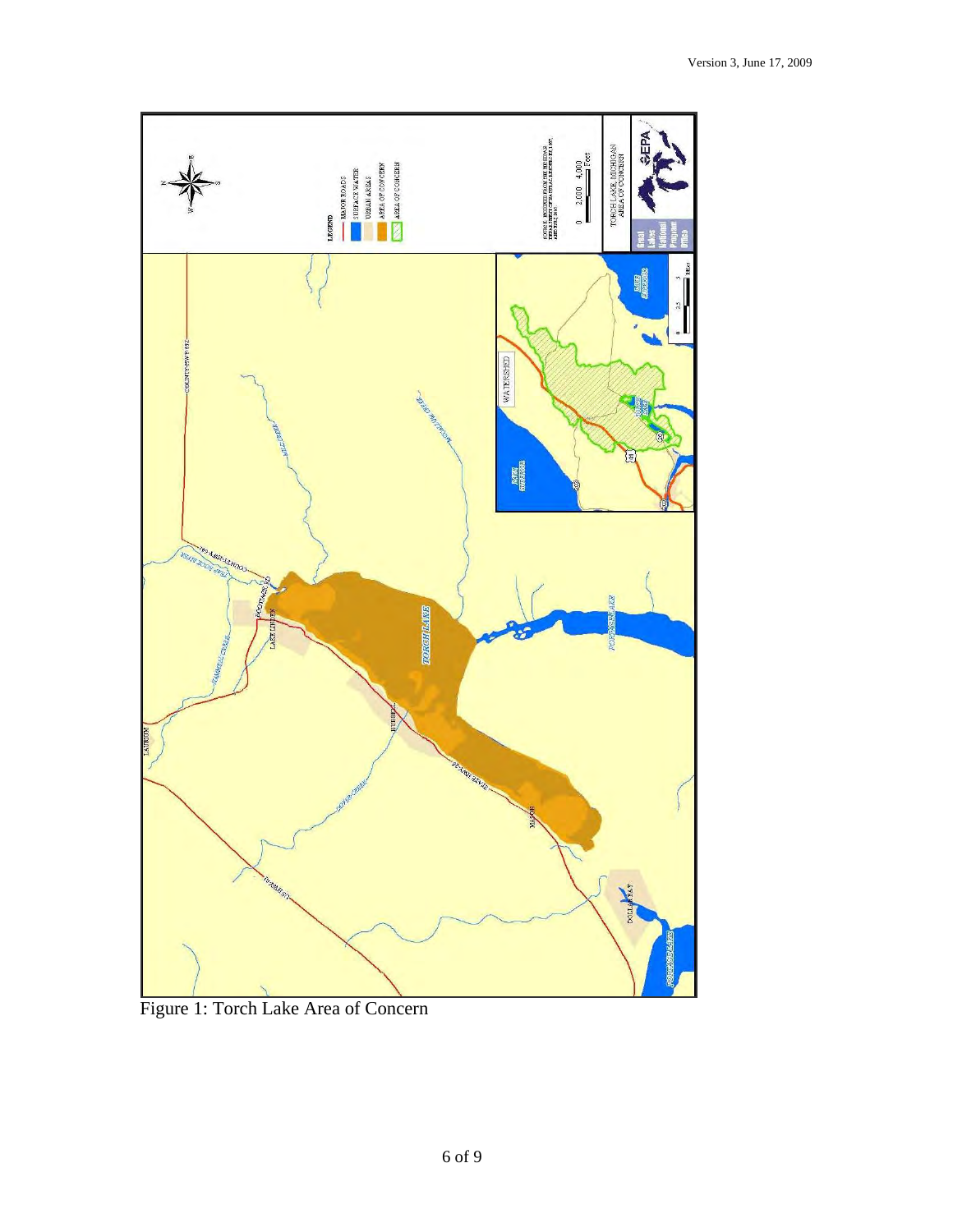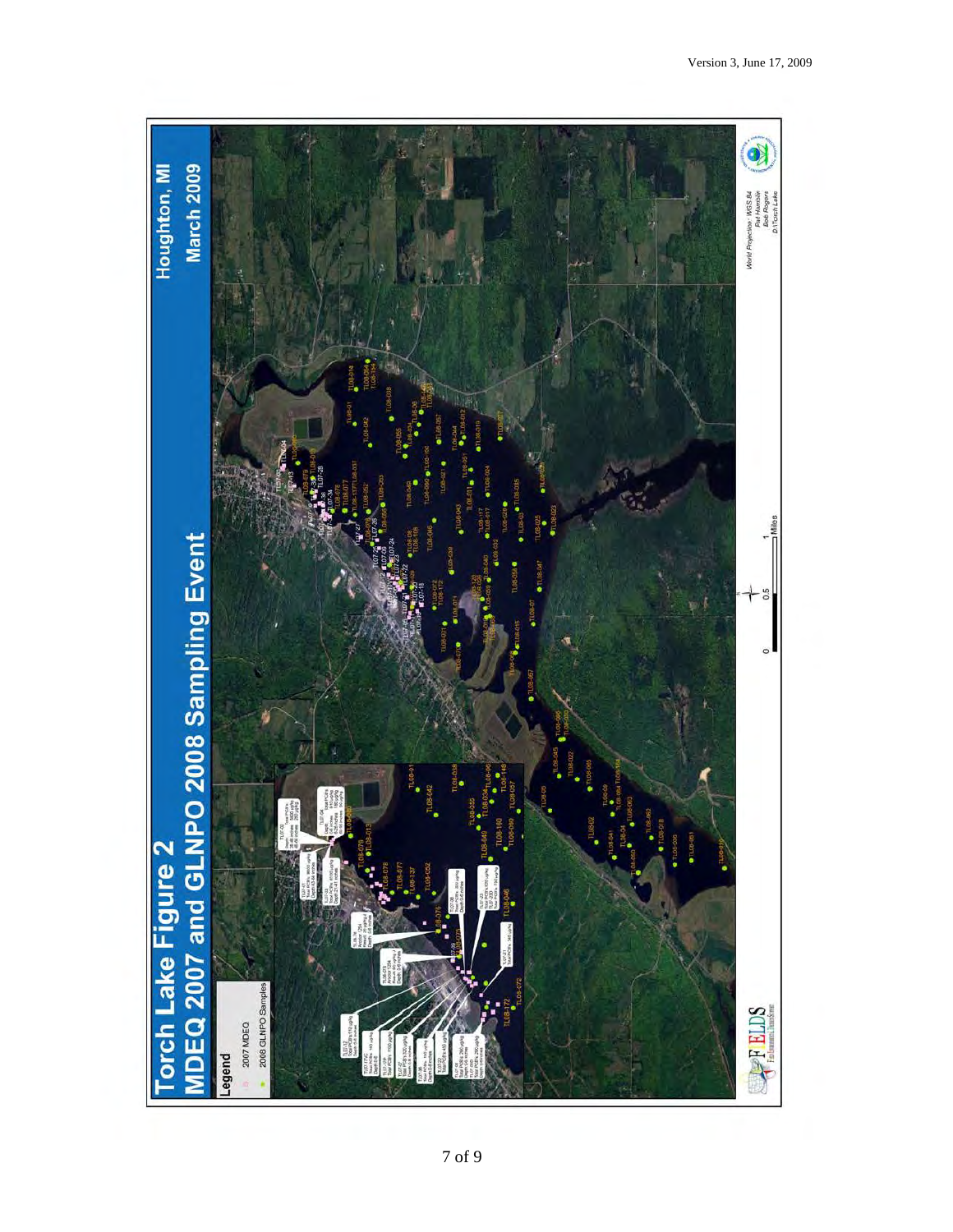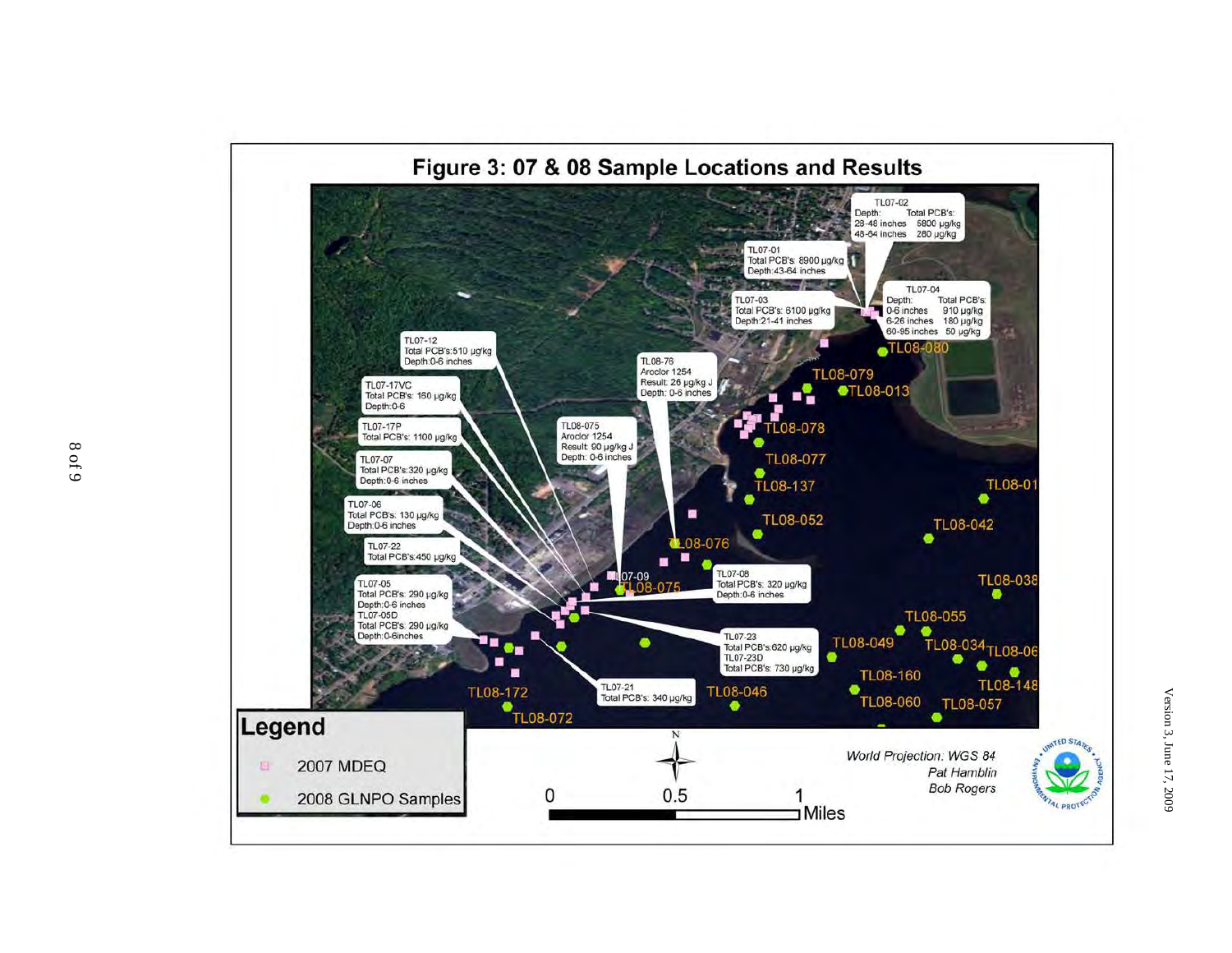**Tables**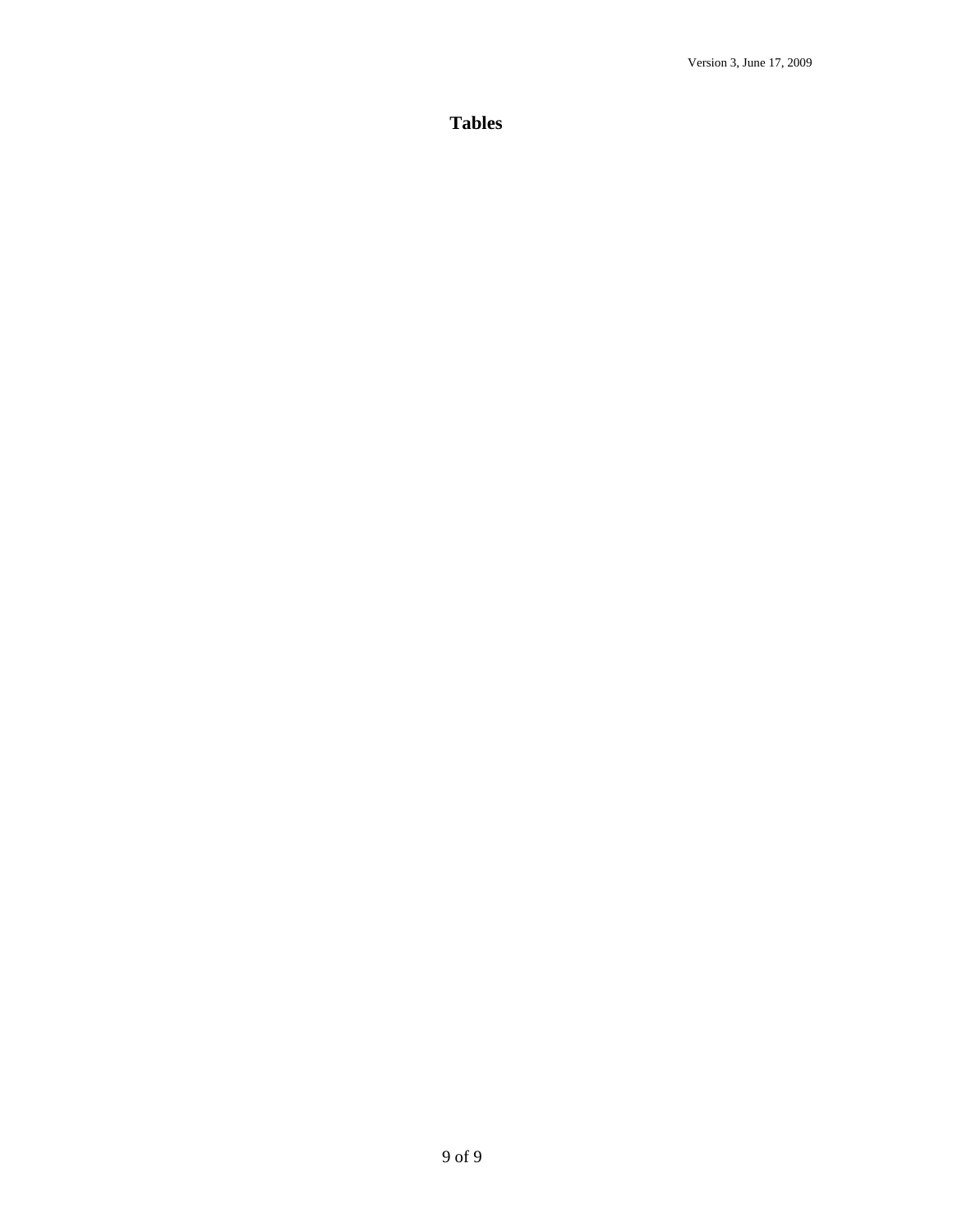Case #: 37809 SDG : E44N9 Site : TORCH LAKE AREA OF CONCERN Lab. : MITKEM

| Sample Number: ABLK3Y |                 |      | E44N9     |         | E44P0     |      | E44P1     |      | E44P1MS  |      | E44P1MSD |      | E44P2     |         | E44P3     |      | E44P4     |      | E44P5          |      |
|-----------------------|-----------------|------|-----------|---------|-----------|------|-----------|------|----------|------|----------|------|-----------|---------|-----------|------|-----------|------|----------------|------|
| Sampling Locatio      |                 |      | TL08-01   |         | TL08-02   |      | TL08-03   |      | TL08-03  |      | TL08-03  |      | TL08-04   |         | TL08-05   |      | TL08-06   |      | <b>TL08-07</b> |      |
| Matrix:               | Soil            |      | Soil      |         | Soil      |      | Soil      |      | Soil     |      | Soil     |      | Soil      |         | Soil      |      | Soil      |      | Soil           |      |
| Units:                | ug/Kg           |      | ug/Kg     |         | ug/Kg     |      | ug/Kg     |      | ug/Kg    |      | ug/Kg    |      | ug/Kg     |         | ug/Kg     |      | ug/Kg     |      | ug/Kg          |      |
| Date Sampled:         |                 |      | 8/26/2008 |         | 8/26/2008 |      | 8/27/2008 |      |          |      |          |      | 8/26/2008 |         | 8/27/2008 |      | 8/27/2008 |      | 8/26/2008      |      |
| Time Sampled:         |                 |      |           |         |           |      |           |      |          |      |          |      |           |         |           |      |           |      |                |      |
| %Moisture:            |                 |      | 74        |         | 83        |      | 81        |      | -81      |      | 81       |      | 79        |         | 54        |      | 84        |      | 64             |      |
| $pH$ :                | 7.0             |      | 6.9       |         | 6.9       |      | 7.0       |      | 7.0      |      | 7.0      |      | 7.0       |         | 7.1       |      |           |      | 6.8            |      |
| Dilution Factor:      | 1.0             |      | 1.0       |         | 1.0       |      | 1.0       |      | 1.0      |      | 1.0      |      | 1.0       |         | 1.0       |      | 1.0       |      | 1.0            |      |
| ANALYTE               | Result          | Flag | Result    | Flag    | Result    | Flag | Result    | Flag | Result   | Flag | Result   | Flag | Result    | Flag    | Result    | Flag | Result    | Flag | Result         | Flag |
| Aroclor-1016          | $33$ U          |      |           | $76$ UJ | 120       | UJ.  | $100$ UJ  |      | 280      |      | 330      |      |           | $94$ UJ | $43$ U    |      | $120$ UJ  |      | 55             |      |
| Aroclor-1221          | $33$ U          |      | 76 UJ     |         | 120 UJ    |      | 100 UJ    |      | 100      | l UJ | 100 UJ   |      |           | 94 UJ   | 43 U      |      | 120 UJ    |      | 55 U           |      |
| Aroclor-1232          | $33$ U          |      |           | $76$ UJ | $120$ UJ  |      | $100$ UJ  |      | $100$ UJ |      | $100$ UJ |      |           | $94$ UJ | $43$ U    |      | $120$ UJ  |      | 55             |      |
| Aroclor-1242          | 33 <sup>U</sup> |      |           | 76 UJ   | $120$ UJ  |      | 100 UJ    |      | 100      | I UJ | 100 UJ   |      |           | 94 UJ   | 43 U      |      | 120 UJ    |      | $55$ U         |      |
| Aroclor-1248          | $33$ U          |      |           | $76$ UJ | $120$ UJ  |      | $100$ UJ  |      | $100$ UJ |      | $100$ UJ |      |           | $94$ UJ | $43$ U    |      | $120$ UJ  |      | $55$ U         |      |
| Aroclor-1254          | 33 <sup>U</sup> |      |           | 76 UJ   | 120 UJ    |      | 100 UJ    |      | 100      | l UJ | 100 UJ   |      |           | 94 UJ   | 43 U      |      | 120 UJ    |      | 55 U           |      |
| Aroclor-1260          | $33$ U          |      |           | $76$ UJ | $120$ UJ  |      | $100$ UJ  |      | 340      |      | $350$ J  |      |           | $94$ UJ | $43$ U    |      | $120$ UJ  |      | $55$ U         |      |
| Aroclor-1262          | 33 U            |      |           | 76 UJ   | 120 UJ    |      | 100 UJ    |      | 100      | l UJ | 100 UJ   |      |           | 94 UJ   | 43 U      |      | 120 UJ    |      | $55$ U         |      |
| Aroclor-1268          | 33              |      |           | $76$ UJ | $120$ UJ  |      | $100$ UJ  |      | 100      | ¶∪J  | $100$ UJ |      |           | 94 UJ   | $43$ U    |      | $120$ UJ  |      | $55$ U         |      |

| Sample Number           | E44P6          |             | E44P7     |           | E44P8     |         | E44P9     |      | E44Q0     |      | E44Q1     |      | E44Q2     |              | E44Q3     |      | E44Q4                 |      | E44Q5     |      |
|-------------------------|----------------|-------------|-----------|-----------|-----------|---------|-----------|------|-----------|------|-----------|------|-----------|--------------|-----------|------|-----------------------|------|-----------|------|
| <b>Sampling Locatio</b> | <b>TL08-08</b> |             | TL08-09   |           | TL08-010  |         | TL08-011  |      | TL08-012  |      | TL08-013  |      | TL08-014  |              | TL08-015  |      | TL08-016              |      | TL08-017  |      |
| Matrix:                 | Soil           |             | Soil      |           | Soil      |         | Soil      |      | Soil      |      | Soil      |      | Soil      |              | Soil      |      | Soil                  |      | Soil      |      |
| Units:                  | ug/Kg          |             | ug/Kg     |           | ug/Kg     |         | ug/Kg     |      | ug/Kg     |      | ug/Kg     |      | ug/Kg     |              | ug/Kg     |      | ug/Kg                 |      | ug/Kg     |      |
| Date Sampled            | 8/26/2008      |             | 8/26/2008 |           | 8/27/2008 |         | 8/26/2008 |      | 8/26/2008 |      | 8/27/2008 |      | 8/27/2008 |              | 8/27/2008 |      | 8/26/2008             |      | 8/27/2008 |      |
| Time Sampled:           |                |             |           |           |           |         |           |      |           |      |           |      |           |              |           |      |                       |      |           |      |
| %Moisture:              | 86             |             | 81        |           | 74        |         | 84        |      | 31        |      | 84        |      | 70        |              | 81        |      | 55                    |      | 80        |      |
| $pH$ :                  | 6.8            |             | 6.8       |           | 7.2       |         | 6.9       |      | 7.1       |      | 6.8       |      | 6.9       |              | 7.0       |      | 6.8                   |      | 7.0       |      |
| Dilution Factor:        | 1.0            |             | 1.0       |           | 1.0       |         | 1.0       |      | 1.0       |      | 1.0       |      | 1.0       |              | 1.0       |      | 1.0                   |      | 1.0       |      |
| ANALYTE                 | Result         | <b>Flag</b> | Result    | Flag      | Result    | Flag    | Result    | Flag | Result    | Flag | Result    | Flag | Result    | Flag         | Result    | Flag | Result                | Flag | Result    | Flag |
| Aroclor-1016            | 140            | UJ          | $100$ UJ  |           |           | $76$ UJ | $120$ UJ  |      | $29$ U    |      | $120$ UJ  |      |           | 66 UJ        | $100$ UJ  |      | 44                    |      | 98 UJ     |      |
| Aroclor-1221            | 140 UJ         |             | 100       | <b>UJ</b> | 76 UJ     |         | 120 UJ    |      | 29 U      |      | 120 UJ    |      |           | 66 UJ        | 100       | l UJ | $44$   $\overline{ }$ |      | 98        | l UJ |
| Aroclor-1232            | $140$ UJ       |             | $100$ UJ  |           | $76$ UJ   |         | $120$ UJ  |      | $29$ U    |      | $120$ UJ  |      |           | $66$ UJ      | $100$ UJ  |      | 44                    |      | 98 UJ     |      |
| Aroclor-1242            | 140            | l UJ        | 100       | UJ        |           | 76 UJ   | 120 UJ    |      | 29 U      |      | 120 UJ    |      |           | 66 UJ        | 100       | l UJ | 44 U                  |      | 98        | l UJ |
| Aroclor-1248            | $140$ UJ       |             | $100$ UJ  |           |           | $76$ UJ | $120$ UJ  |      | $29$ U    |      | $120$ UJ  |      |           | <b>66 UJ</b> | $100$ UJ  |      | $44$ U                |      | 98 UJ     |      |
| Aroclor-1254            | 140            | l UJ        | 100       | <b>UJ</b> | 76 UJ     |         | 120 UJ    |      | $29$ U    |      | 120 UJ    |      |           | 66 UJ        | 100       | l UJ | 44 U                  |      | 98        | l UJ |
| Aroclor-1260            | 140            | <b>I</b> UJ | $100$ UJ  |           | $76$ UJ   |         | $120$ UJ  |      | $29$ U    |      | $120$ UJ  |      |           | 66 UJ        | $100$ UJ  |      | $44$ U                |      | $98$ UJ   |      |
| Aroclor-1262            | 140            | l UJ        | 100       | UJ        | 76 UJ     |         | 120 UJ    |      | 29 U      |      | 120 UJ    |      |           | 66 UJ        | 100       | l UJ | 44 U                  |      | 98 UJ     |      |
| Aroclor-1268            | $140$ UJ       |             | $100$ UJ  |           |           | $76$ UJ | $120$ UJ  |      | $29$ U    |      | $120$ UJ  |      |           | $66$ UJ      | $100$ UJ  |      | $44$ U                |      | 98 UJ     |      |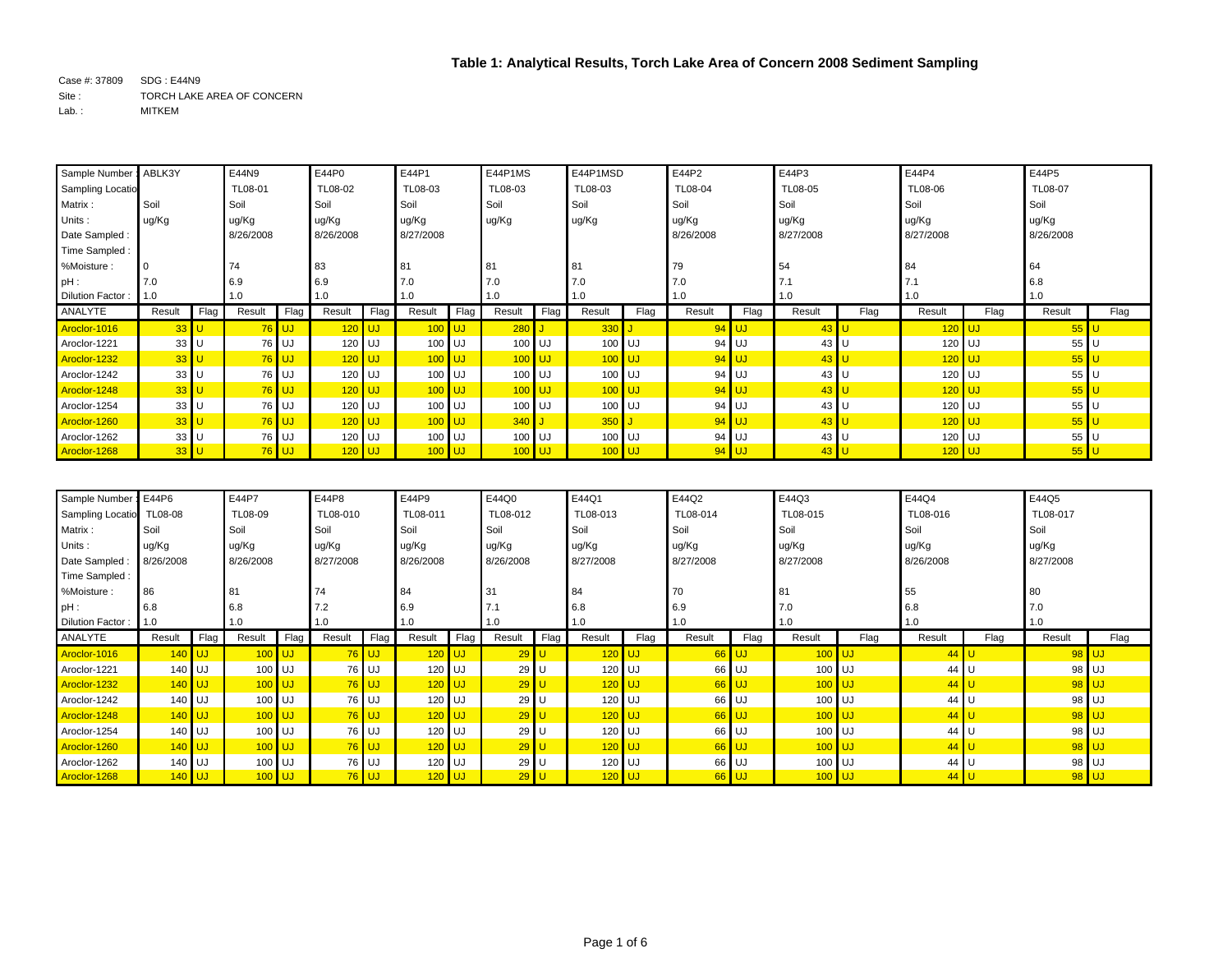| Sample Number: E44Q6      |           |      | E44Q7     |      | E44Q8     |           | ABLK3A |      | E44Q9     |      | E44R0     |      | E44R1     |        | E44R2     |      | E44R3     |         | E44R4     |      |
|---------------------------|-----------|------|-----------|------|-----------|-----------|--------|------|-----------|------|-----------|------|-----------|--------|-----------|------|-----------|---------|-----------|------|
| Sampling Locatio TL08-018 |           |      | TL08-019  |      | TL08-020  |           |        |      | TL08-021  |      | TL08-022  |      | TL08-023  |        | TL08-024  |      | TL08-025  |         | TL08-026  |      |
| Matrix:                   | Soil      |      | Soil      |      | Soil      |           | Soil   |      | Soil      |      | Soil      |      | Soil      |        | Soil      |      | Soil      |         | Soil      |      |
| Units:                    | ug/Kg     |      | ug/Kg     |      | ug/Kg     |           | ug/Kg  |      | ug/Kg     |      | ug/Kg     |      | ug/Kg     |        | ug/Kg     |      | ug/Kg     |         | ug/Kg     |      |
| Date Sampled              | 8/26/2008 |      | 8/27/2008 |      | 8/26/2008 |           |        |      | 8/27/2008 |      | 8/27/2008 |      | 8/26/2008 |        | 8/27/2008 |      | 8/26/2008 |         | 8/27/2008 |      |
| Time Sampled:             |           |      |           |      |           |           |        |      |           |      |           |      |           |        |           |      |           |         |           |      |
| %Moisture:                | 36        |      | 53        |      | 83        |           |        |      | 86        |      | 85        |      | 51        |        | 85        |      | 74        |         | -31       |      |
| pH:                       | 7.1       |      | 6.9       |      | 6.9       |           | 7.0    |      | 7.0       |      | 7.0       |      | 7.1       |        | 6.9       |      | 6.8       |         |           |      |
| Dilution Factor:          | 1.0       |      | 1.0       |      | 1.0       |           | 1.0    |      | 1.0       |      | 1.0       |      | 1.0       |        | 1.0       |      | 1.0       |         | 1.0       |      |
| ANALYTE                   | Result    | Flag | Result    | Flag | Result    | Flag      | Result | Flag | Result    | Flag | Result    | Flag | Result    | Flag   | Result    | Flag | Result    | Flag    | Result    | Flag |
| Aroclor-1016              | $31$ U    |      | $42$ U    |      | $120$ UJ  |           | $33$ U |      | $140$ UJ  |      | $130$ UJ  |      |           | $40$ U | $130$ UJ  |      |           | $76$ UJ | $29$ U    |      |
| Aroclor-1221              | $31$ U    |      | 42 U      |      | 120       | UJ        | 33 U   |      | 140 UJ    |      | 130 UJ    |      | 40        | U      | 130 UJ    |      |           | 76 UJ   | 29 U      |      |
| Aroclor-1232              | $31$ U    |      | $42$ U    |      | $120$ UJ  |           | $33$ U |      | $140$ UJ  |      | $130$ UJ  |      | $40$ U    |        | $130$ UJ  |      |           | $76$ UJ | 29        |      |
| Aroclor-1242              | $31$ U    |      | 42 U      |      | 120       | <b>UJ</b> | 33 U   |      | 140 UJ    |      | 130 UJ    |      | 40 U      |        | 130 UJ    |      |           | 76 UJ   | 29 U      |      |
| Aroclor-1248              | $31$ U    |      | $42$ U    |      | $120$ UJ  |           | $33$ U |      | $140$ UJ  |      | $130$ UJ  |      | 40 U      |        | $130$ UJ  |      |           | $76$ UJ | 29        |      |
| Aroclor-1254              | 31        | U    | 42 U      |      | 120       | UJ.       | 33 U   |      | 140 UJ    |      | 130 UJ    |      | 40 U      |        | 130 UJ    |      |           | 76 UJ   | 29 U      |      |
| Aroclor-1260              | $31$ U    |      | $42$ U    |      | $120$ UJ  |           | $33$ U |      | $140$ UJ  |      | $130$ UJ  |      |           | $40$ U | $130$ UJ  |      |           | $76$ UJ | 29        |      |
| Aroclor-1262              | 31        | U    | 42 U      |      | $120$ UJ  |           | 33 U   |      | 140 UJ    |      | 130 UJ    |      | 40 U      |        | 130 UJ    |      |           | 76 UJ   | 29 U      |      |
| Aroclor-1268              | $31$ U    |      | $42$ U    |      | $120$ UJ  |           | $33$ U |      | $140$ UJ  |      | $130$ UJ  |      |           | $40$ U | $130$ UJ  |      |           | $76$ UJ | $29$ U    |      |

| Sample Number: E44R5 |           |      | E44R6            |      | E44R6MS  |      | E44R6MSD |      | E44R7     |      | E44R8     |       | E44R9     |          | E44S0     |      | E44S1     |      | E44S2     |      |
|----------------------|-----------|------|------------------|------|----------|------|----------|------|-----------|------|-----------|-------|-----------|----------|-----------|------|-----------|------|-----------|------|
| Sampling Locatio     | TL08-027  |      | TL08-028         |      | TL08-028 |      | TL08-028 |      | TL08-029  |      | TL08-030  |       | TL08-031  |          | TL08-032  |      | TL08-033  |      | TL08-034  |      |
| Matrix:              | Soil      |      | Soil             |      | Soil     |      | Soil     |      | Soil      |      | Soil      |       | Soil      |          | Soil      |      | Soil      |      | Soil      |      |
| Units:               | ug/Kg     |      | ug/Kg            |      | ug/Kg    |      | ug/Kg    |      | ug/Kg     |      | ug/Kg     |       | ug/Kg     |          | ug/Kg     |      | ug/Kg     |      | ug/Kg     |      |
| Date Sampled:        | 8/26/2008 |      | 8/27/2008        |      |          |      |          |      | 8/26/2008 |      | 8/27/2008 |       | 8/27/2008 |          | 8/27/2008 |      | 8/26/2008 |      | 8/27/2008 |      |
| Time Sampled:        |           |      |                  |      |          |      |          |      |           |      |           |       |           |          |           |      |           |      |           |      |
| %Moisture:           | 21        |      | 85               |      | 85       |      | 85       |      | 86        |      | 80        |       | 81        |          | 83        |      | 22        |      | 85        |      |
| pH:                  | 6.6       |      | 6.9              |      | 6.9      |      | 6.9      |      |           |      | 7.0       |       | 7.0       |          | 7.1       |      | 6.8       |      | 7.0       |      |
| Dilution Factor:     | 1.0       |      | 1.0              |      | 1.0      |      | 1.0      |      | 1.0       |      | 1.0       |       | 1.0       |          | 1.0       |      | 1.0       |      | 1.0       |      |
| ANALYTE              | Result    | Flag | Result           | Flag | Result   | Flag | Result   | Flag | Result    | Flag | Result    | Flag  | Result    | Flag     | Result    | Flag | Result    | Flag | Result    | Flag |
| Aroclor-1016         | $25$ U    |      | 130              | UJ   | 480      |      | 460      |      | $140$ UJ  |      |           | 98 UJ | $100$ UJ  |          | $120$ UJ  |      | $25$      |      | $130$ UJ  |      |
| Aroclor-1221         | $25$ U    |      | 130              | UJ   | 130 UJ   |      | 130 UJ   |      | 140 UJ    |      |           | 98 UJ | 100 UJ    |          | 120 UJ    |      | $25$ U    |      | 130 UJ    |      |
| Aroclor-1232         | $25$ U    |      | $130$ UJ         |      | $130$ UJ |      | 130 UJ   |      | $140$ UJ  |      |           | 98 UJ | $100$ UJ  |          | $120$ UJ  |      | $25$ U    |      | $130$ UJ  |      |
| Aroclor-1242         | $25$ U    |      | 130 UJ           |      | 130 UJ   |      | 130 UJ   |      | 140 UJ    |      |           | 98 UJ | 100 UJ    |          | 120 UJ    |      | $25$ U    |      | 130 UJ    |      |
| Aroclor-1248         | $25$ U    |      | $130$ UJ         |      | $130$ UJ |      | $130$ UJ |      | $140$ UJ  |      |           | 98 UJ |           | $100$ UJ | $120$ UJ  |      | $25$   L  |      | $130$ UJ  |      |
| Aroclor-1254         | $25$ U    |      | 130              | UJ   | 130 UJ   |      | 130 UJ   |      | 140 UJ    |      |           | 98 UJ | 100 UJ    |          | 120 UJ    |      | $25$ U    |      | 130 UJ    |      |
| Aroclor-1260         | $25$ U    |      | 130              | UJ   | $530$ J  |      | 490      |      | $140$ UJ  |      |           | 98 UJ |           | $100$ UJ | $120$ UJ  |      | $25$      |      | $130$ UJ  |      |
| Aroclor-1262         | $25$ U    |      | 130              | UJ   | 130 UJ   |      | 130 UJ   |      | 140 UJ    |      |           | 98 UJ | 100 UJ    |          | 120 UJ    |      | $25$ U    |      | 130 UJ    |      |
| Aroclor-1268         | $25$ U    |      | 130 <sub>1</sub> | UJ.  | $130$ UJ |      | $130$ UJ |      | $140$ UJ  |      |           | 98 UJ |           | $100$ UJ | $120$ UJ  |      | $25$ U    |      | $130$ UJ  |      |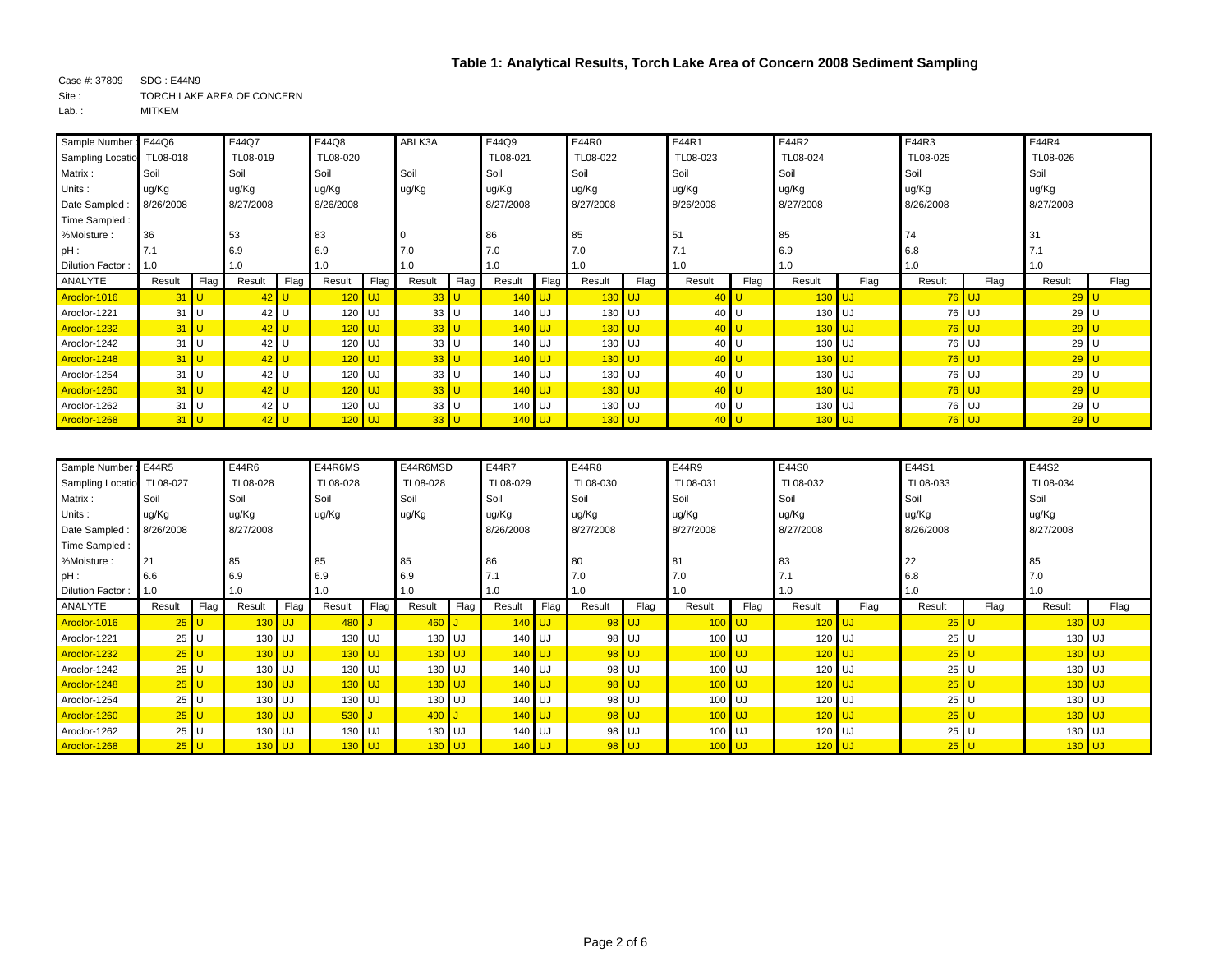| Sample Number: E44S3      |           |      | E44S4     |      | E44S5           |      | E44S6     |      | E44S7     |      | E44S8     |         | ABLK1A |        | E44S9     |         | E44T0     |      | E44T1     |      |
|---------------------------|-----------|------|-----------|------|-----------------|------|-----------|------|-----------|------|-----------|---------|--------|--------|-----------|---------|-----------|------|-----------|------|
| Sampling Locatio TL08-035 |           |      | TL08-036  |      | TL08-037        |      | TL08-038  |      | TL08-039  |      | TL08-040  |         |        |        | TL08-041  |         | TL08-042  |      | TL08-043  |      |
| Matrix:                   | Soil      |      | Soil      |      | Soil            |      | Soil      |      | Soil      |      | Soil      |         | Soil   |        | Soil      |         | Soil      |      | Soil      |      |
| Units:                    | ug/Kg     |      | ug/Kg     |      | ug/Kg           |      | ug/Kg     |      | ug/Kg     |      | ug/Kg     |         | ug/Kg  |        | ug/Kg     |         | ug/Kg     |      | ug/Kg     |      |
| Date Sampled              | 8/27/2008 |      | 8/26/2008 |      | 8/27/2008       |      | 8/27/2008 |      | 8/26/2008 |      | 8/27/2008 |         |        |        | 8/26/2008 |         | 8/26/2008 |      | 8/27/2008 |      |
| Time Sampled:             |           |      |           |      |                 |      |           |      |           |      |           |         |        |        |           |         |           |      |           |      |
| %Moisture:                | 55        |      | 66        |      | 55              |      | 82        |      | 81        |      | 73        |         |        |        | 78        |         | 82        |      | 85        |      |
| $pH$ :                    | 7.1       |      | 6.9       |      | 7.2             |      | 6.8       |      | 7.2       |      | 6.9       |         | 7.0    |        | 6.8       |         | 7.2       |      | 7.1       |      |
| Dilution Factor:          | 1.0       |      | 1.0       |      | 1.0             |      | 1.0       |      | 1.0       |      | 1.0       |         | 1.0    |        | 1.0       |         | 1.0       |      | 1.0       |      |
| ANALYTE                   | Result    | Flag | Result    | Flag | Result          | Flag | Result    | Flag | Result    | Flag | Result    | Flag    | Result | Flag   | Result    | Flag    | Result    | Flag | Result    | Flag |
| Aroclor-1016              | $44$ U    |      | $58$ U    |      | $44$ U          |      | $110$ UJ  |      | $100$ UJ  |      |           | $73$ UJ |        | $33$ U |           | $90$ UJ | $110$ UJ  |      | $130$ UJ  |      |
| Aroclor-1221              | 44 U      |      | 58 U      |      | 44 <sub>1</sub> |      | 110 UJ    |      | 100 UJ    |      |           | 73 UJ   | 33 U   |        |           | 90 UJ   | 110 UJ    |      | 130 UJ    |      |
| Aroclor-1232              | $44$ U    |      | $58$ U    |      | 44 U            |      | $110$ UJ  |      | $100$ UJ  |      |           | $73$ UJ |        | $33$ U |           | $90$ UJ | $110$ UJ  |      | $130$ UJ  |      |
| Aroclor-1242              | 44 U      |      | 58 U      |      | 44              |      | 110 UJ    |      | 100 UJ    |      |           | 73 UJ   | 33 U   |        |           | 90 UJ   | 110 UJ    |      | 130 UJ    |      |
| Aroclor-1248              | $44$ U    |      | $58$ U    |      | 44 U            |      | $110$ UJ  |      | $100$ UJ  |      |           | $73$ UJ | $33$ U |        |           | $90$ UJ | $110$ UJ  |      | $130$ UJ  |      |
| Aroclor-1254              | 44        | U    | 58 U      |      | 44 U            |      | 110 UJ    |      | 100 UJ    |      |           | 73 UJ   | $33$ U |        |           | 90 UJ   | 110 UJ    |      | 130 UJ    |      |
| Aroclor-1260              | $44$ U    |      | $58$ U    |      | 44 U            |      | $110$ UJ  |      | $100$ UJ  |      |           | $73$ UJ |        | $33$ U |           | $90$ UJ | $110$ UJ  |      | $130$ UJ  |      |
| Aroclor-1262              | 44 U      |      | 58 U      |      | 44              | J.   | 110 UJ    |      | 100 UJ    |      |           | 73 UJ   | 33 U   |        |           | 90 UJ   | 110 UJ    |      | 130 UJ    |      |
| Aroclor-1268              | $44$ U    |      | $58$ U    |      | 44 U            |      | $110$ UJ  |      | $100$ UJ  |      |           | $73$ UJ |        | $33$ U |           | $90$ UJ | $110$ UJ  |      | $130$ UJ  |      |

| Sample Number: E44T1MS |          |      | E44T1MSD |      | E44T2     |      | E44T3     |      | E44T4     |      | E44T5     |      | E44T6     |      | E44T7     |      | E44T8           |      | E44T9     |      |
|------------------------|----------|------|----------|------|-----------|------|-----------|------|-----------|------|-----------|------|-----------|------|-----------|------|-----------------|------|-----------|------|
| Sampling Locatio       | TL08-043 |      | TL08-043 |      | TL08-044  |      | TL08-045  |      | TL08-046  |      | TL08-047  |      | TL08-048  |      | TL08-049  |      | TL08-050        |      | TL08-051  |      |
| Matrix:                | Soil     |      | Soil     |      | Soil      |      | Soil      |      | Soil      |      | Soil      |      | Soil      |      | Soil      |      | Soil            |      | Soil      |      |
| Units:                 | ug/Kg    |      | ug/Kg    |      | ug/Kg     |      | ug/Kg     |      | ug/Kg     |      | ug/Kg     |      | ug/Kg     |      | ug/Kg     |      | ug/Kg           |      | ug/Kg     |      |
| Date Sampled:          |          |      |          |      | 8/27/2008 |      | 8/27/2008 |      | 8/26/2008 |      | 8/26/2008 |      | 8/26/2008 |      | 8/26/2008 |      | 8/26/2008       |      | 8/26/2008 |      |
| Time Sampled:          |          |      |          |      |           |      |           |      |           |      |           |      |           |      |           |      |                 |      |           |      |
| %Moisture:             | 85       |      | 85       |      | 58        |      | 87        |      | 85        |      | 51        |      | 55        |      | 86        |      | 41              |      | 85        |      |
| $pH$ :                 | 7.1      |      |          |      | 6.9       |      | 7.0       |      | 6.7       |      | 7.0       |      | 6.8       |      | 7.0       |      | 6.7             |      | 6.7       |      |
| Dilution Factor:       | 1.0      |      | 1.0      |      | 1.0       |      | 1.0       |      | 1.0       |      | 1.0       |      | 1.0       |      | 1.0       |      | 1.0             |      | 1.0       |      |
| ANALYTE                | Result   | Flag | Result   | Flag | Result    | Flag | Result    | Flag | Result    | Flag | Result    | Flag | Result    | Flag | Result    | Flag | Result          | Flag | Result    | Flag |
| Aroclor-1016           | $450$ J  |      | $380$ J  |      | $47$ U    |      | $150$ UJ  |      | 130       |      | 40 U      |      | $44$ U    |      | $140$ UJ  |      | $33$ U          |      | $130$ UJ  |      |
| Aroclor-1221           | 130 UJ   |      | 130 UJ   |      | 47 U      |      | 150 UJ    |      | 130       | l UJ | 40        |      | 44 U      |      | 140 UJ    |      | 33              |      | 130 UJ    |      |
| Aroclor-1232           | $130$ UJ |      | $130$ UJ |      | $47$ U    |      | $150$ UJ  |      | $130$ UJ  |      | 40        |      | 44 U      |      | $140$ UJ  |      | $33$ U          |      | $130$ UJ  |      |
| Aroclor-1242           | 130 UJ   |      | $130$ UJ |      | $47$ U    |      | 150 UJ    |      | 130 UJ    |      | 40        |      | 44 U      |      | 140 UJ    |      | 33 U            |      | 130 UJ    |      |
| Aroclor-1248           | $130$ UJ |      | $130$ UJ |      | $47$ U    |      | $150$ UJ  |      | $130$ UJ  |      | 40        |      | $44$ U    |      | $140$ UJ  |      | $33$ U          |      | $130$ UJ  |      |
| Aroclor-1254           | 130 UJ   |      | $130$ UJ |      | $47$ U    |      | 150 UJ    |      | 130 UJ    |      | 40        |      | 44 U      |      | 140 UJ    |      | $33$ U          |      | 130 UJ    |      |
| Aroclor-1260           | $530$ J  |      | $480$ J  |      | $47$ U    |      | $150$ UJ  |      | $130$ UJ  |      | 40        |      | $44$ U    |      | $140$ UJ  |      | $33$ U          |      | $130$ UJ  |      |
| Aroclor-1262           | 130 UJ   |      | $130$ UJ |      | 47 U      |      | 150 UJ    |      | 130 UJ    |      | 40        |      | 44 U      |      | 140 UJ    |      | 33 <sup>1</sup> |      | 130 UJ    |      |
| Aroclor-1268           | $130$ UJ |      | $130$ UJ |      | 47 U      |      | $150$ UJ  |      | 130       | l UJ |           |      | 44 U      |      | $140$ UJ  |      | $33$ U          |      | $130$ UJ  |      |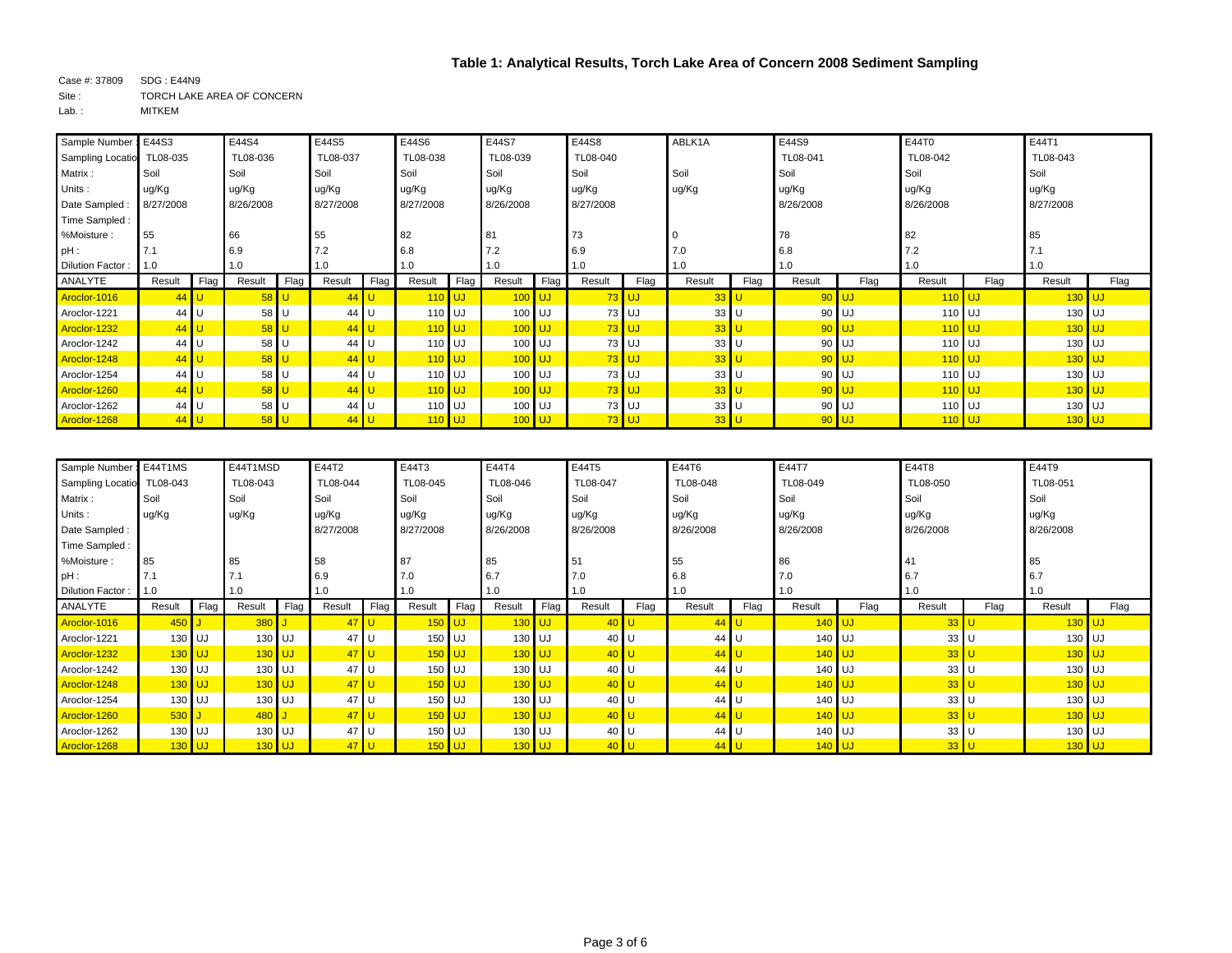| Sample Number: E44W0      |           |      | E44W1     |      | E44W2           |      | E44W3     |      | E44W4         |      | E44W5     |      | E44W6     |      | E44W7     |         | E44W8     |         | ABLK3R |      |
|---------------------------|-----------|------|-----------|------|-----------------|------|-----------|------|---------------|------|-----------|------|-----------|------|-----------|---------|-----------|---------|--------|------|
| Sampling Locatio TL08-052 |           |      | TL08-053  |      | TL08-054        |      | TL08-055  |      | TL08-056      |      | TL08-057  |      | TL08-058  |      | TL08-059  |         | TL08-060  |         |        |      |
| Matrix:                   | Soil      |      | Soil      |      | Soil            |      | Soil      |      | Soil          |      | Soil      |      | Soil      |      | Soil      |         | Soil      |         | Soil   |      |
| Units:                    | ug/Kg     |      | ug/Kg     |      | ug/Kg           |      | ug/Kg     |      | ug/Kg         |      | ug/Kg     |      | ug/Kg     |      | ug/Kg     |         | ug/Kg     |         | ug/Kg  |      |
| Date Sampled              | 8/27/2008 |      | 8/26/2008 |      | 8/27/2008       |      | 8/26/2008 |      | 8/26/2008     |      | 8/27/2008 |      | 8/27/2008 |      | 8/27/2008 |         | 8/26/2008 |         |        |      |
| Time Sampled:             |           |      |           |      |                 |      |           |      |               |      |           |      |           |      |           |         |           |         |        |      |
| %Moisture:                | 82        |      | 24        |      | 41              |      | 85        |      | 66            |      | 86        |      | 85        |      | 74        |         | 72        |         |        |      |
| $pH$ :                    | 6.9       |      |           |      | 6.9             |      | 7.1       |      | 7.3           |      | 7.0       |      | 7.0       |      | 7.1       |         | 7.0       |         | 7.0    |      |
| Dilution Factor:          | 1.0       |      | 1.0       |      | 1.0             |      | 1.0       |      | 1.0           |      | 1.0       |      | 1.0       |      | 1.0       |         | 1.0       |         | 1.0    |      |
| ANALYTE                   | Result    | Flag | Result    | Flag | Result          | Flag | Result    | Flag | Result        | Flag | Result    | Flag | Result    | Flag | Result    | Flag    | Result    | Flag    | Result | Flag |
| Aroclor-1016              | $110$ UJ  |      | $26$ U    |      | $33$ U          |      | $130$ UJ  |      | $58$ U        |      | $140$ UJ  |      | $130$ UJ  |      | $75$ UJ   |         |           | $70$ UJ | $33$ U |      |
| Aroclor-1221              | 110 UJ    |      | 26 U      |      | 33 <sup>1</sup> |      | 130 UJ    |      | 58 U          |      | 140 UJ    |      | 130 UJ    |      |           | 75 UJ   |           | 70 UJ   | 33 U   |      |
| Aroclor-1232              | $110$ UJ  |      | $26$ U    |      | $33$ U          |      | $130$ UJ  |      | $58$ U        |      | $140$ UJ  |      | $130$ UJ  |      |           | $75$ UJ |           | $70$ UJ | 33     |      |
| Aroclor-1242              | 110 UJ    |      | 26 U      |      | 33 <sup>1</sup> |      | 130 UJ    |      | 58 U          |      | 140 UJ    |      | $130$ UJ  |      |           | 75 UJ   |           | 70 UJ   | $33$ U |      |
| Aroclor-1248              | $110$ UJ  |      | $26$ U    |      | $33$ U          |      | $130$ UJ  |      | $58$ U        |      | $140$ UJ  |      | $130$ UJ  |      |           | $75$ UJ |           | $70$ UJ | 33     |      |
| Aroclor-1254              | 110 UJ    |      | 26 U      |      | 33 <sup>1</sup> |      | 130 UJ    |      | 58 U          |      | 140 UJ    |      | 130 UJ    |      |           | 75 UJ   |           | 70 UJ   | 33 U   |      |
| Aroclor-1260              | $110$ UJ  |      | $26$ U    |      | $33$ U          |      | $130$ UJ  |      | $58$ U        |      | $140$ UJ  |      | $130$ UJ  |      |           | $75$ UJ |           | $70$ UJ | $33$ U |      |
| Aroclor-1262              | 110 UJ    |      | $26$ U    |      | 33              |      | 130 UJ    |      | 58 U          |      | 140 UJ    |      | 130 UJ    |      |           | 75 UJ   |           | 70 UJ   | $33$ U |      |
| Aroclor-1268              | $110$ UJ  |      | $26$ U    |      | $33$ U          |      | $130$ UJ  |      | $58$ $\mid$ U |      | $140$ UJ  |      | $130$ UJ  |      |           | $75$ UJ |           | $70$ UJ | $33$ U |      |

| Sample Number    | : E44W9   |         | E44X0     |           | E44X0MS  |         | E44X0MSD   |         | E44X1     |      | E44X2     |      | E44X3     |          | E44X4     |         | E44X5     |         | E44X6     |       |
|------------------|-----------|---------|-----------|-----------|----------|---------|------------|---------|-----------|------|-----------|------|-----------|----------|-----------|---------|-----------|---------|-----------|-------|
| Sampling Locatio | TL08-061  |         | TL08-062  |           | TL08-062 |         | TL08-062   |         | TL08-063  |      | TL08-064  |      | TL08-065  |          | TL08-066  |         | TL08-067  |         | TL08-068  |       |
| Matrix:          | Soil      |         | Soil      |           | Soil     |         | Soil       |         | Soil      |      | Soil      |      | Soil      |          | Soil      |         | Soil      |         | Soil      |       |
| Units:           | ug/Kg     |         | ug/Kg     |           | ug/Kg    |         | ug/Kg      |         | ug/Kg     |      | ug/Kg     |      | ug/Kg     |          | ug/Kg     |         | ug/Kg     |         | ug/Kg     |       |
| Date Sampled     | 8/28/2008 |         | 8/28/2008 |           |          |         |            |         | 8/28/2008 |      | 8/28/2008 |      | 8/28/2008 |          | 8/28/2008 |         | 8/28/2008 |         | 8/28/2008 |       |
| Time Sampled :   |           |         |           |           |          |         |            |         |           |      |           |      |           |          |           |         |           |         |           |       |
| %Moisture:       | 74        |         | 76        |           | 76       |         | 76         |         | 80        |      | 83        |      | 87        |          | 78        |         | 75        |         | 79        |       |
| $pH$ :           | 6.7       |         | 6.9       |           | 6.9      |         | 6.9        |         | 6.8       |      | 6.8       |      | 6.7       |          | 6.8       |         | 6.9       |         | 7.0       |       |
| Dilution Factor: | 1.0       |         | 1.0       |           | 1.0      |         | 1.0        |         | 1.0       |      | 1.0       |      | 1.0       |          | 1.0       |         | 1.0       |         | 1.0       |       |
| ANALYTE          | Result    | Flag    | Result    | Flag      | Result   | Flag    | Result     | Flag    | Result    | Flag | Result    | Flag | Result    | Flag     | Result    | Flag    | Result    | Flag    | Result    | Flag  |
| Aroclor-1016     | $76$ UJ   |         |           | $82$ UJ   | 250      |         | <b>270</b> |         | 98 UJ     |      | $120$ UJ  |      |           | $150$ UJ |           | 89 UJ   |           | 78 UJ   | $94$ UJ   |       |
| Aroclor-1221     |           | 76 UJ   | 82        | <b>UJ</b> |          | 82 UJ   |            | 82 UJ   | 98 UJ     |      | 120       | l UJ | 150 UJ    |          |           | 89 UJ   |           | 78 UJ   | 94 UJ     |       |
| Aroclor-1232     | $76$ UJ   |         | 82 UJ     |           |          | $82$ UJ |            | 82 UJ   | 98 UJ     |      | $120$ UJ  |      |           | $150$ UJ |           | $89$ UJ |           | 78 UJ   | 94 UJ     |       |
| Aroclor-1242     |           | 76 UJ   | 82        | <b>UJ</b> |          | 82 UJ   |            | 82 UJ   | 98 UJ     |      | 120 UJ    |      |           | 150 UJ   |           | 89 UJ   |           | 78 UJ   | 94        | UJ    |
| Aroclor-1248     |           | $76$ UJ |           | 82 UJ     |          | $82$ UJ |            | 82 UJ   | 98 UJ     |      | $120$ UJ  |      |           | $150$ UJ |           | $89$ UJ |           | $78$ UJ |           | 94 UJ |
| Aroclor-1254     |           | 76 UJ   | 82        | <b>UJ</b> |          | 82 UJ   |            | 82 UJ   | 98 UJ     |      | 120       | I UJ |           | 150 UJ   |           | 89 UJ   |           | 78 UJ   | 94 UJ     |       |
| Aroclor-1260     |           | $76$ UJ | 82        | UJ        | 230      |         | 260        |         | 98 UJ     |      | $120$ UJ  |      |           | $150$ UJ |           | $89$ UJ |           | $78$ UJ | $94$ UJ   |       |
| Aroclor-1262     |           | 76 UJ   | 82        | <b>UJ</b> |          | 82 UJ   |            | 82 UJ   | 98 UJ     |      | 120       | l UJ | 150 UJ    |          |           | 89 UJ   |           | 78 UJ   | 94 UJ     |       |
| Aroclor-1268     |           | $76$ UJ | 82        | <b>UJ</b> |          | $82$ UJ |            | $82$ UJ | 98 UJ     |      | $120$ UJ  |      |           | $150$ UJ |           | $89$ UJ |           | $78$ UJ | 94 UJ     |       |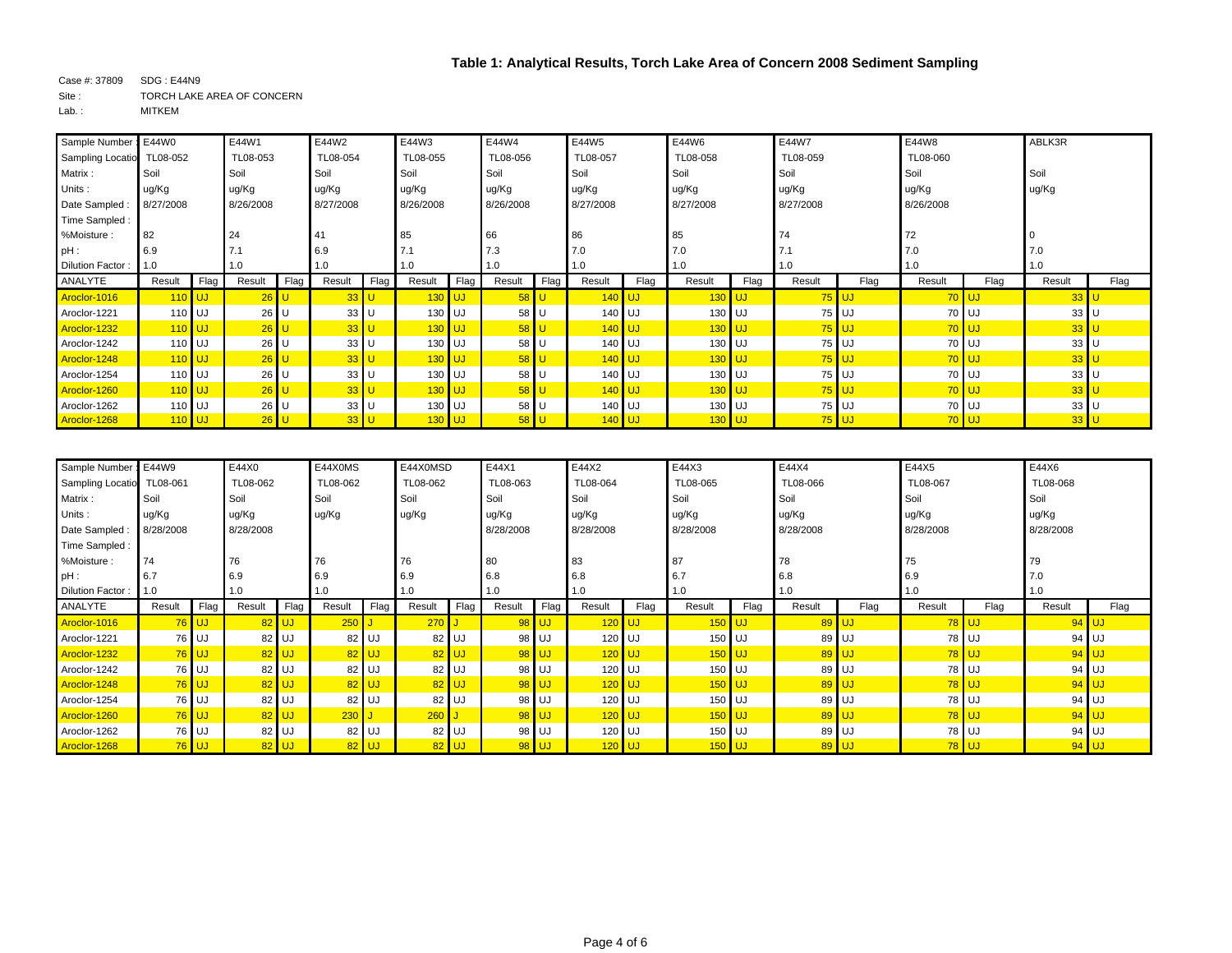| Sample Number: E44X7      |           |      | E44X8     |         | E44X9     |           | E44Y0     |         | E44Y1     |      | E44Y2     |      | E44Y3     |          | E44Y4     |      | E44Y5     |          | E44Y6     |       |
|---------------------------|-----------|------|-----------|---------|-----------|-----------|-----------|---------|-----------|------|-----------|------|-----------|----------|-----------|------|-----------|----------|-----------|-------|
| Sampling Locatio TL08-069 |           |      | TL08-070  |         | TL08-071  |           | TL08-072  |         | TL08-073  |      | TL08-074  |      | TL08-075  |          | TL08-076  |      | TL08-077  |          | TL08-078  |       |
| Matrix:                   | Soil      |      | Soil      |         | Soil      |           | Soil      |         | Soil      |      | Soil      |      | Soil      |          | Soil      |      | Soil      |          | Soil      |       |
| Units:                    | ug/Kg     |      | ug/Kg     |         | ug/Kg     |           | ug/Kg     |         | ug/Kg     |      | ug/Kg     |      | ug/Kg     |          | ug/Kg     |      | ug/Kg     |          | ug/Kg     |       |
| Date Sampled:             | 8/28/2008 |      | 8/28/2008 |         | 8/28/2008 |           | 8/28/2008 |         | 8/28/2008 |      | 8/28/2008 |      | 8/28/2008 |          | 8/28/2008 |      | 8/28/2008 |          | 8/28/2008 |       |
| Time Sampled:             |           |      |           |         |           |           |           |         |           |      |           |      |           |          |           |      |           |          |           |       |
| %Moisture:                | 55        |      | 80        |         | 77        |           | 72        |         | 81        |      | 87        |      | 84        |          | 86        |      | 85        |          | 78        |       |
| $pH$ :                    | 6.9       |      | 7.0       |         | 6.9       |           | 7.3       |         | 6.8       |      | 7.1       |      | 6.9       |          | 6.9       |      | 6.9       |          | 6.8       |       |
| Dilution Factor:          | 1.0       |      | 1.0       |         | 1.0       |           | 1.0       |         | 1.0       |      | 1.0       |      | 1.0       |          | 1.0       |      | 1.0       |          | 1.0       |       |
| ANALYTE                   | Result    | Flag | Result    | Flag    | Result    | Flag      | Result    | Flag    | Result    | Flag | Result    | Flag | Result    | Flag     | Result    | Flag | Result    | Flag     | Result    | Flag  |
| Aroclor-1016              | $44$ U    |      | $98$ UJ   |         |           | $86$ UJ   |           | $70$ UJ | $100$ UJ  |      | $150$ UJ  |      | $120$ UJ  |          | $140$ UJ  |      | $130$ UJ  |          | $89$ UJ   |       |
| Aroclor-1221              | 44 U      |      |           | 98 UJ   | 86        | <b>UJ</b> |           | 70 UJ   | 100 UJ    |      | 150 UJ    |      | $120$ UJ  |          | 140 UJ    |      | 130 UJ    |          | 89 UJ     |       |
| Aroclor-1232              | $44$ U    |      | $98$ UJ   |         |           | $86$ UJ   |           | $70$ UJ | $100$ UJ  |      | $150$ UJ  |      | $120$ UJ  |          | $140$ UJ  |      | $130$ UJ  |          | $89$ UJ   |       |
| Aroclor-1242              | 44 U      |      |           | 98 UJ   | 86        | <b>UJ</b> |           | 70 UJ   | 100 UJ    |      | 150 UJ    |      | 120 UJ    |          | 140 UJ    |      | 130 UJ    |          |           | 89 UJ |
| Aroclor-1248              | $44$ U    |      |           | $98$ UJ |           | $86$ UJ   |           | $70$ UJ | $100$ UJ  |      | $150$ UJ  |      | $120$ UJ  |          | $140$ UJ  |      | $130$ UJ  |          | 89 UJ     |       |
| Aroclor-1254              | 44        | U    |           | 98 UJ   | 86        | <b>UJ</b> |           | 70 UJ   | 100 UJ    |      | 150 UJ    |      | 90        |          | 26        |      | 130 UJ    |          |           | 89 UJ |
| Aroclor-1260              | $44$ U    |      |           | $98$ UJ |           | $86$ UJ   |           | $70$ UJ | $100$ UJ  |      | $150$ UJ  |      |           | $120$ UJ | $140$ UJ  |      |           | $130$ UJ | 89 UJ     |       |
| Aroclor-1262              | 44 U      |      |           | 98 UJ   | 86        | UJ.       |           | 70 UJ   | 100 UJ    |      | 150 UJ    |      | 120 UJ    |          | 140 UJ    |      | 130 UJ    |          |           | 89 UJ |
| Aroclor-1268              | $44$ U    |      | 98 UJ     |         |           | $86$ UJ   |           | $70$ UJ | $100$ UJ  |      | $150$ UJ  |      | $120$ UJ  |          | $140$ UJ  |      |           | $130$ UJ | 89 UJ     |       |

| Sample Number: E44Y7 |           |      | E44Y8     |      | E44Y9     |          | ABLK3B          |      | E44X3MS  |      | E44X3MSD |      | E44Z0     |          | E44Z1     |      | E44Z2     |      | E44Z3           |      |
|----------------------|-----------|------|-----------|------|-----------|----------|-----------------|------|----------|------|----------|------|-----------|----------|-----------|------|-----------|------|-----------------|------|
| Sampling Locatio     | TL08-079  |      | TL08-080  |      | TL08-108  |          |                 |      | TL08-065 |      | TL08-065 |      | TL08-117  |          | TL08-126  |      | TL08-137  |      | TL08-148        |      |
| Matrix:              | Soil      |      | Soil      |      | Soil      |          | Soil            |      | Soil     |      | Soil     |      | Soil      |          | Soil      |      | Soil      |      | Soil            |      |
| Units:               | ug/Kg     |      | ug/Kg     |      | ug/Kg     |          | ug/Kg           |      | ug/Kg    |      | ug/Kg    |      | ug/Kg     |          | ug/Kg     |      | ug/Kg     |      | ug/Kg           |      |
| Date Sampled         | 8/28/2008 |      | 8/28/2008 |      | 8/26/2008 |          |                 |      |          |      |          |      | 8/27/2008 |          | 8/27/2008 |      | 8/27/2008 |      | 8/26/2008       |      |
| Time Sampled:        |           |      |           |      |           |          |                 |      |          |      |          |      |           |          |           |      |           |      |                 |      |
| %Moisture:           | 85        |      | 58        |      | 83        |          |                 |      | 87       |      | 87       |      | 83        |          | 32        |      | 49        |      | 54              |      |
| $pH$ :               | 6.9       |      | 6.9       |      | 6.8       |          | 7.0             |      | 6.7      |      | 6.7      |      | 7.0       |          | 7.0       |      | 7.9       |      | 6.4             |      |
| Dilution Factor:     | 1.0       |      | 1.0       |      | 1.0       |          | 1.0             |      | 1.0      |      | 1.0      |      | 1.0       |          | 1.0       |      | 1.0       |      | 1.0             |      |
| ANALYTE              | Result    | Flag | Result    | Flag | Result    | Flag     | Result          | Flag | Result   | Flag | Result   | Flag | Result    | Flag     | Result    | Flag | Result    | Flag | Result          | Flag |
| Aroclor-1016         | $130$ UJ  |      | $47$ U    |      | $120$ UJ  |          | $33$ U          |      | $410$ J  |      | 420      |      | $120$ UJ  |          | $29$ U    |      | $39$ U    |      | 43              |      |
| Aroclor-1221         | 130 UJ    |      | 47        |      | 120 UJ    |          | $33$ U          |      | 150 UJ   |      | 150 UJ   |      | 120 UJ    |          | 29 U      |      | 39 U      |      | 43 U            |      |
| Aroclor-1232         | $130$ UJ  |      | $47$ U    |      | $120$ UJ  |          | $33$ U          |      | $150$ UJ |      | $150$ UJ |      | $120$ UJ  |          | $29$ U    |      | $39$ U    |      | 43              |      |
| Aroclor-1242         | 130 UJ    |      | 47 U      |      | $120$ UJ  |          | $33$ U          |      | 150 UJ   |      | 150 UJ   |      | 120 UJ    |          | $29$ U    |      | 39 U      |      | 43 U            |      |
| Aroclor-1248         | $130$ UJ  |      | $47$ U    |      |           | $120$ UJ | $33$ U          |      | $150$ UJ |      | $150$ UJ |      |           | $120$ UJ | $29$ U    |      | $39$ L    |      | 43              |      |
| Aroclor-1254         | 130 UJ    |      | 47 U      |      | $120$ UJ  |          | 33 U            |      | 150 UJ   |      | 150 UJ   |      | 120 UJ    |          | 29 U      |      | 39 U      |      | 43 U            |      |
| Aroclor-1260         | $130$ UJ  |      | 47        |      | $120$ UJ  |          | $33$ U          |      | $520$ J  |      | $510$ J  |      |           | $120$ UJ | $29$ U    |      | $39$ U    |      | 43 <sup>1</sup> |      |
| Aroclor-1262         | 130 UJ    |      | 47 U      |      | $120$ UJ  |          | 33 <sup>U</sup> |      | 150 UJ   |      | 150 UJ   |      | 120 UJ    |          | 29 U      |      | 39 U      |      | 43 U            |      |
| Aroclor-1268         | $130$ UJ  |      | $47$ U    |      |           | $120$ UJ | $33$ U          |      | $150$ UJ |      | $150$ UJ |      | $120$ UJ  |          | $29$ U    |      | $39$ U    |      | 43              |      |